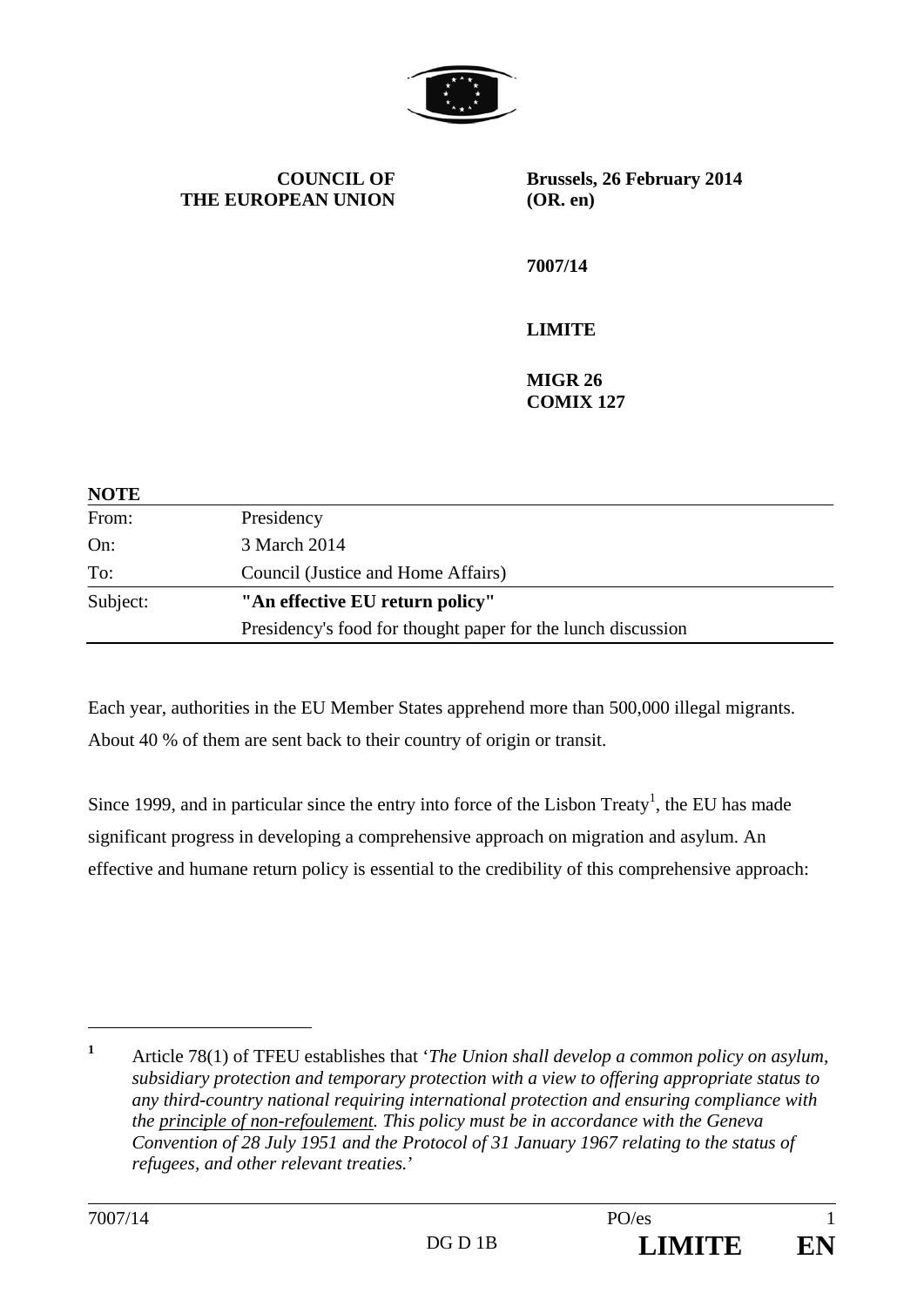- provided that fair and efficient asylum systems are in place that fully respect the principle of non-refoulement, it is indeed legitimate for a state to return illegally staying third-country nationals, in full respect for the fundamental rights and dignity of the persons concerned and in line with the EU Charter of Fundamental Rights, the European Convention on Human Rights and all other relevant international human rights conventions;
- the lack of effective return systems and procedures for those illegally residing and possibly working in the Union may erode the support that exists in society for welcoming refugees and all those in real need of protection.

A number of EU legislative and operational instruments have been adopted in the area of the return policy. The Return Directive<sup>2</sup>, adopted in 2008, has entered into force in 2010. It establishes for the first time in the EU a clear, transparent and fair set of common rules for the return and removal of third-country nationals who do not, or no longer, fulfil the conditions for entry, stay or residence in a Member State, and for the use of coercive measures, detention and re-entry ban, while fully respecting the human rights and fundamental freedoms of the persons concerned. The Return Directive extends the right to *non-refoulement* to any illegally staying person, where this right was only guaranteed previously for asylum seekers.

When discussing such issues, the following considerations should be borne in mind.

 Since the late 1990s, the EU has sought to develop the 'external dimension' of its policies on immigration and asylum, trying to manage migration through strengthened cooperation with origin and/or transit countries. This policy includes not only the externalization of the traditional tools of migration control but also the prevention of the causes of migration and refugee flows, through development assistance and foreign policy tools. In order to ensure the full credibility and the effectiveness of the EU return policy, international cooperation with countries of origin at all stages of the return process is a prerequisite to achieving sustainable return.

 **2** Directive 2008/115/EC of 16 December 2008, OJ L 348 of 24.12.2008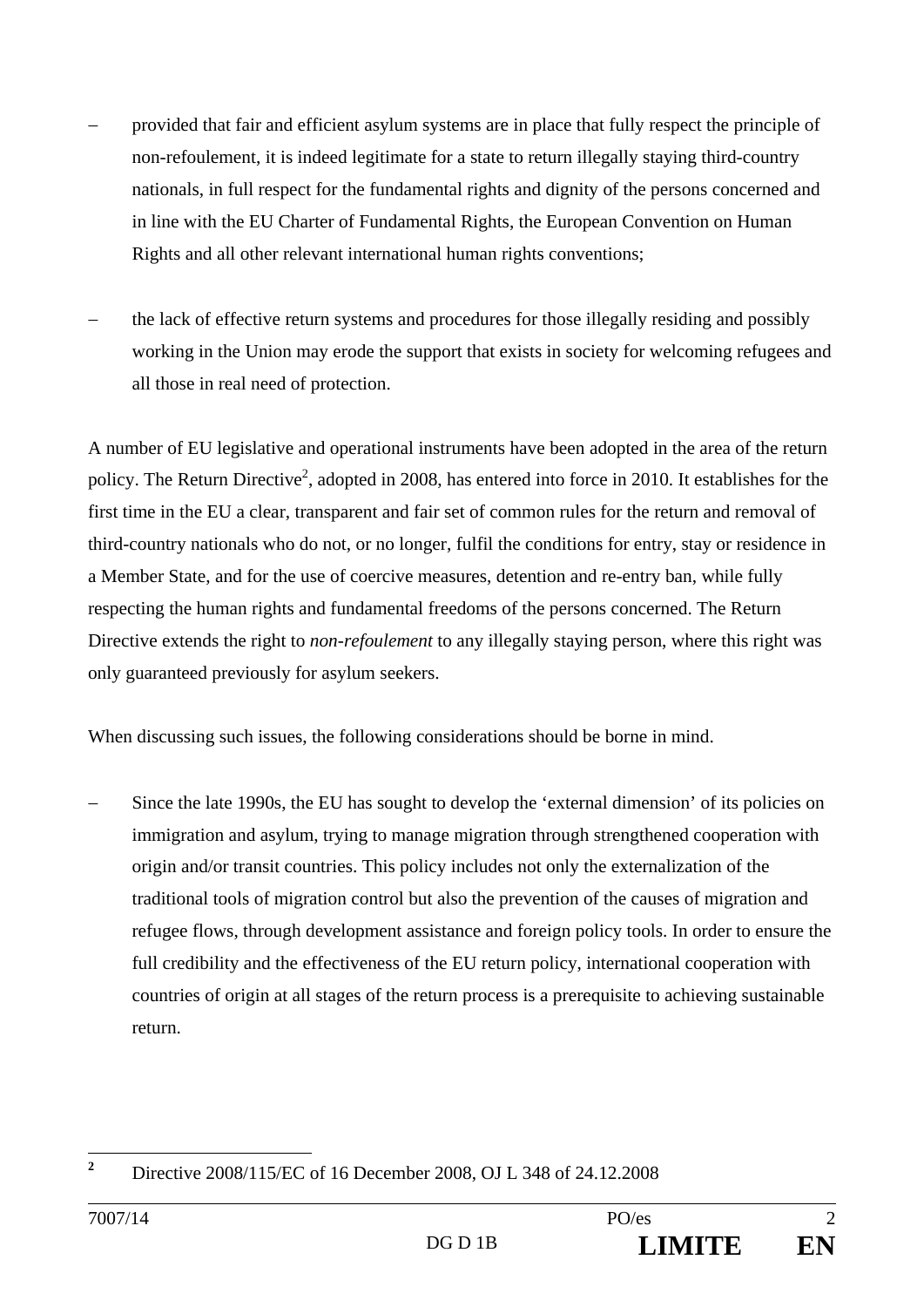Readmission agreements are an essential part of this approach, setting out clear obligations and procedures for the third countries and EU Member States as to when and how to take back people who are illegally residing in the EU. They are technical instruments to improve cooperation between national administrations, which can be used after a return decision has been taken in full respect of procedural guarantees set by the Return Directive and the Asylum Procedures Directive<sup>3</sup>. So far, the EU has signed and concluded readmission agreements with fourteen third countries, while two other readmission agreements, with Turkey and Azerbaijan, have been signed but not yet concluded. The EU is also developing cooperation, including on return and readmission matters, with several third countries, regional and continental organisations. However, one of the issues that appear to deserve further consideration at European level is the somewhat low-level of cooperation of some third countries in the implementation of readmission and return procedures.

 One of the basic principles of the EU return policy is to give priority to the voluntary return of illegal immigrants. The term 'voluntary return' includes different types of programmes, from those that are genuinely voluntary to those that are options of last resort, meaning that illegally resident migrants facing the possibility of forced removal prefer the 'voluntary' return instead. A voluntary return is preferable to forced return, and it presents fewer risks with respect to human rights. In addition, forced returns are more expensive and require an agreement with the origin/transit country. Forced return should therefore only be used as a last resort option, in case no other suitable alternative is provided. International organisations like the International Organisation for Migration (IOM) and the Council of Europe<sup>4</sup> have strongly recommended that host states should promote voluntary return, Member States can also provide for enhanced return assistance and counselling and make best use of the relevant funding possibilities offered under the Return Fund.

 **3** Directive 2013/32/EU of 26 June 2013 on common procedures for granting and withdrawing international protection, OJ L 180 of 28.06.13.

**<sup>4</sup>** The Committee of Ministers of the Council of Europe adopted twenty guidelines on forced return on 4 May 2005.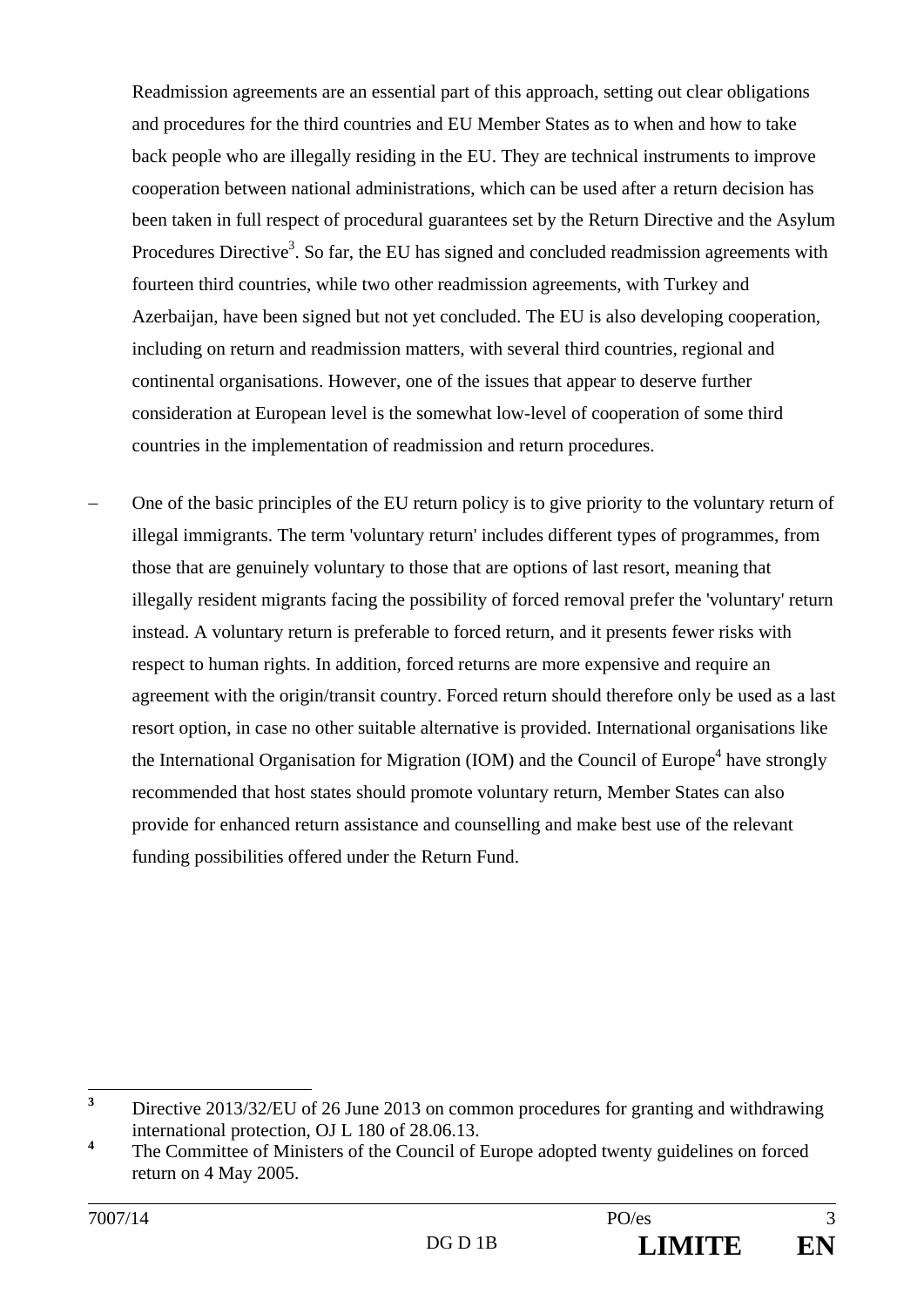However, only few third country nationals in an illegal situation accept to return voluntarily to their country of origin or transit. Voluntary return programmes, including the pay-to-go return programmes implemented since the 1970's, have persistently failed to attract a substantive number of participants. Furthermore, the 'sustainability' of those returns, i.e. the possibility of succeeding in the origin country and contributing to its economic and social development, has been at best questionable.

- The EU's return policy is also based on operational cooperation between Member States aimed at avoiding useless duplications. Such operational cooperation covers areas such as assistance in cases of transit for the purposes of removal by air, organisation of joint flights for removals, and the mutual recognition of decisions on expulsion.
- Putting in place improved controls and imposing more severe penalties, on a Europe-wide basis, on those employing illegal immigrants could significantly reduce the attractiveness of illegal work in the EU, thereby contributing, even if indirectly, to the effectiveness of the EU return policy.

The Commission has stated its intention to present in the coming weeks a communication on the return policy of the European Union, which is expected to provide an assessment of the current situation in Europe and to contain recommendations for the improvement of the EU policy and for future actions in this area. In this perspective, the Presidency would like to invite Ministers to express their views on the following questions:

 How can the joint actions of the Commission, Member States, the EEAS and EU Agencies contribute to a more effective and efficient cooperation with third countries in the area of return policy, in particular on the implementation of return and readmission procedures? What are the leverages that can be used in this framework? How can we use the principle "more for more" as an incentive in this respect? How can we involve more effectively the relevant international organizations? Should return clauses be further used in EU agreements with third countries?